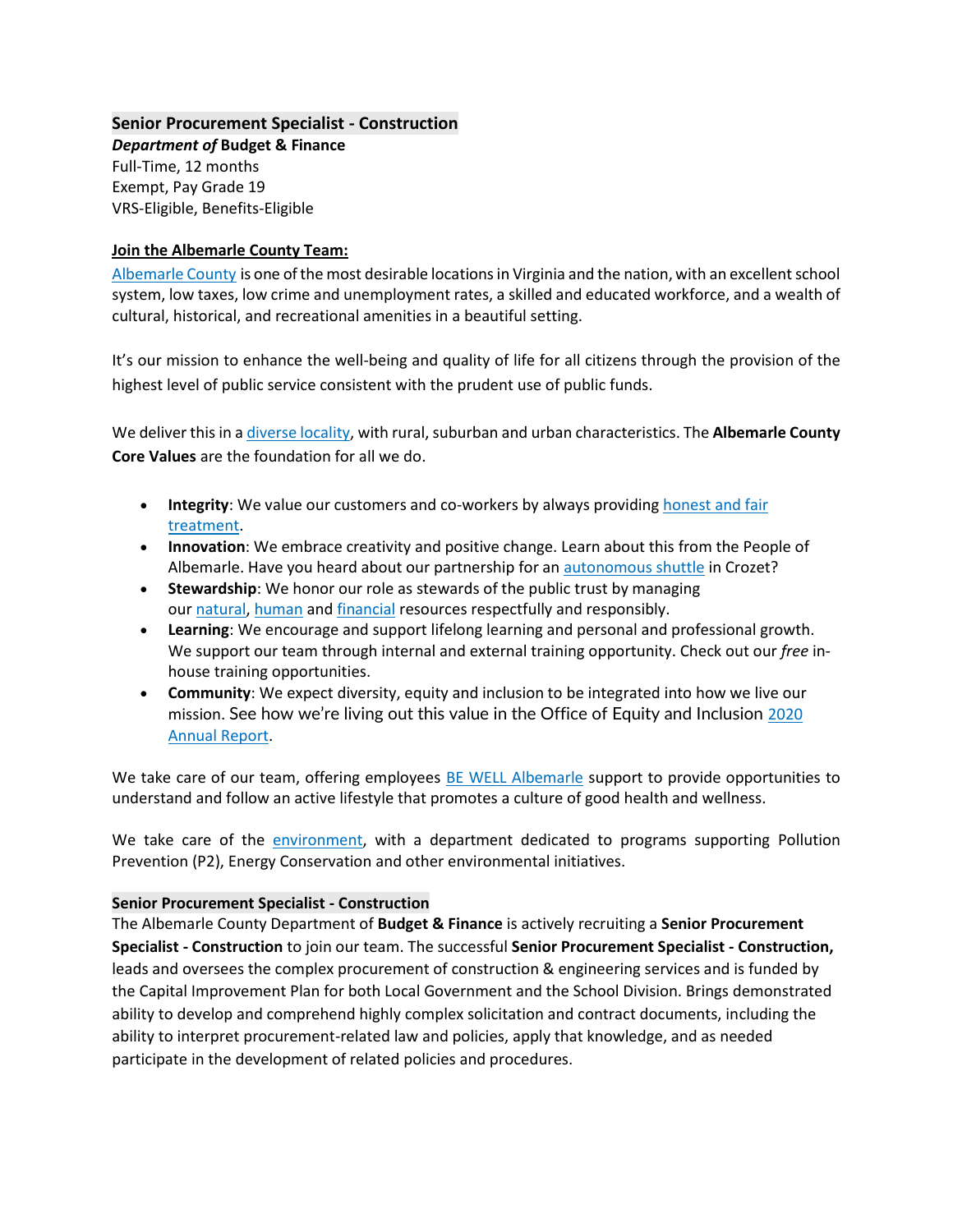## **The Expectations**

Essential functions and responsibilities of **Senior Procurement Specialist - Construction** include, but are not limited to, the following:

## ESSENTIAL FUNCTIONS:

- Leads procurement for multiple interrelated projects requiring public input, multiple design teams, multiple groups of project stakeholders and multiple prime contractors;
- Demonstrated understanding of construction projects requirements, particularly schedule related purchasing and contractual activities;
- Communicates verbally and in writing in order to negotiate acquisitions, produce contract documents and related correspondence, clarify specifications, and explain contract terms and conditions;
- Conducts formal meetings for procurement conferences and bid openings;
- Demonstrates independence in workload management, attention to detail and using assigned resources to accomplish tasks and projects;
- Make purchases involving commercial requirements that have unstable price or product characteristics, hard-to-locate sources, or similar complicating factors;
- Advises management and contracting officers on matters pertaining to contracting policies and procedures;
- Ensures the related files and documentation are prepared properly and in accordance with applicable regulations and policies;
- Analyzes procurement performance against established indicators, and recommends avenues for improvement by utilizing considerable judgment, initiative and resourcefulness;
- Maintains contract status tracking, prepare notices to requiring departments/divisions regarding contract end dates, contract renewals, contract performance documentation and prepare renewals for term contracts, as necessary. Prepare contract modifications or change orders and route for review, approval and signatures. Maintain contract file documentation;
- In collaboration with the Chief of Procurement and the requiring departments and divisions, prepare necessary correspondence in the face of contract performance issues. Facilitate resolution and prepare and file documentation when contract termination is necessary;
- Assists with purchase order management, workflow assistance, communication on contract delivery, and overall procurement fulfillment;
- Reviews procurement related documents including payment bonds and performance bonds for contract assurance and delivery expectations;
- Collaborate with project managers to define procurement requirements including proposed qualifications, value of the contract, term of contract, reference documents,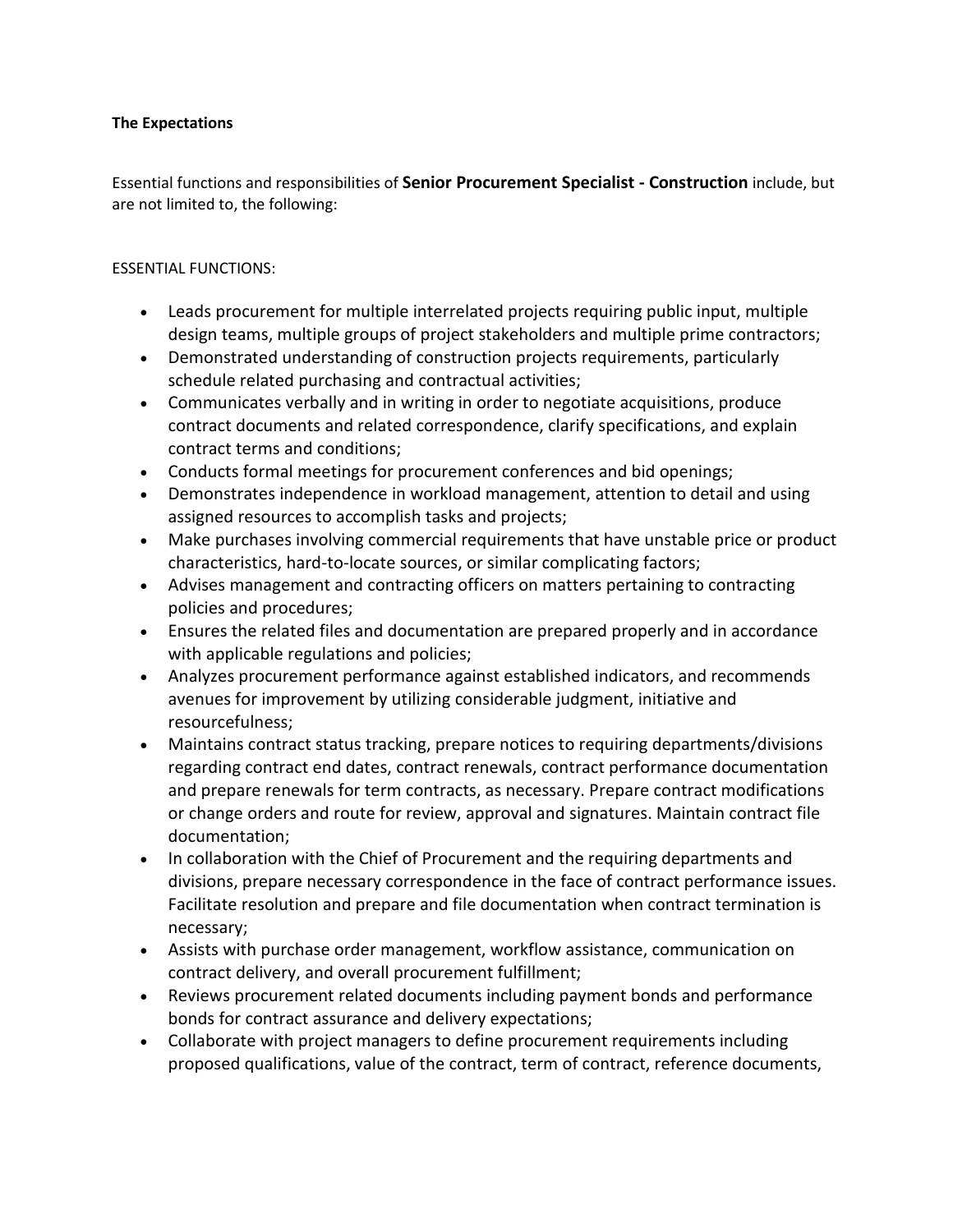and ensure proper contractual guidelines and policy procedures are followed in the procurement process;

- Facilitates the process modifications or changes around vendor management including analysis and verification of contractor responsibility, contractors past performance, and production and technical ability on current and previous acquisitions for award management of contracts;
- Liaises with procurement partners to review, report, and revise contractual agreements as necessary;
- Prepares vendor metrics and reporting regarding contractual obligations and overall program participation;
- Works with internal related parties as required, including but limited to Risk Management; County and Schools' Attorneys; Facilities and Environmental Services; School Building Services; Project Management Office; and various local government and Schools' departmental liaisons;
- Demonstrates and follows the Albemarle County Pillars of High Performance as we are all stakeholders, who share leadership, ownership, and responsibility for the County's vision, mission, core values, and strategic goals;
- Follows the Leadership Philosophy, demonstrates the Core Values, and uses the Business Operating Principles as a guide for operating process and how the work is accomplished;
- Provides every customer with an experience that is professional, empathetic, and responsive while promoting understanding and an organizational climate of equity and inclusion.
- Performs other work duties as assigned

# **THE QUALIFICATIONS**

# *Education and Experience*

Any combination of education and experience equivalent to graduation from an accredited college or university with a bachelor's degree combined with at least five (5) years increasingly responsible professional work in public procurement, public construction project management or related work following local, state and federal regulations. Prefer Construction Management-At-Risk (CMAR) experience.

# *Knowledge, Skills and Abilities*

Knowledge of the legislation, regulations, and methods used in local government contracting and procurement; as well as knowledge of business and industry practices, sources of supply, cost factors, and procurement requirement characteristics. Knowledge of construction buying or experience with the complexity and nuances of the construction industry. Experience managing different opinions, facilitating professional discussion, resolving conflict and finding resolution. Knowledge of solicitation or purchasing methods, that would be acquired through extended training or experience. Proven ability to use good judgement on a case by case basis to ensure compliance with organizational policies and legal procurement requirements in contract creation and execution. Proven excellent customer service orientation and service as a collaborative and